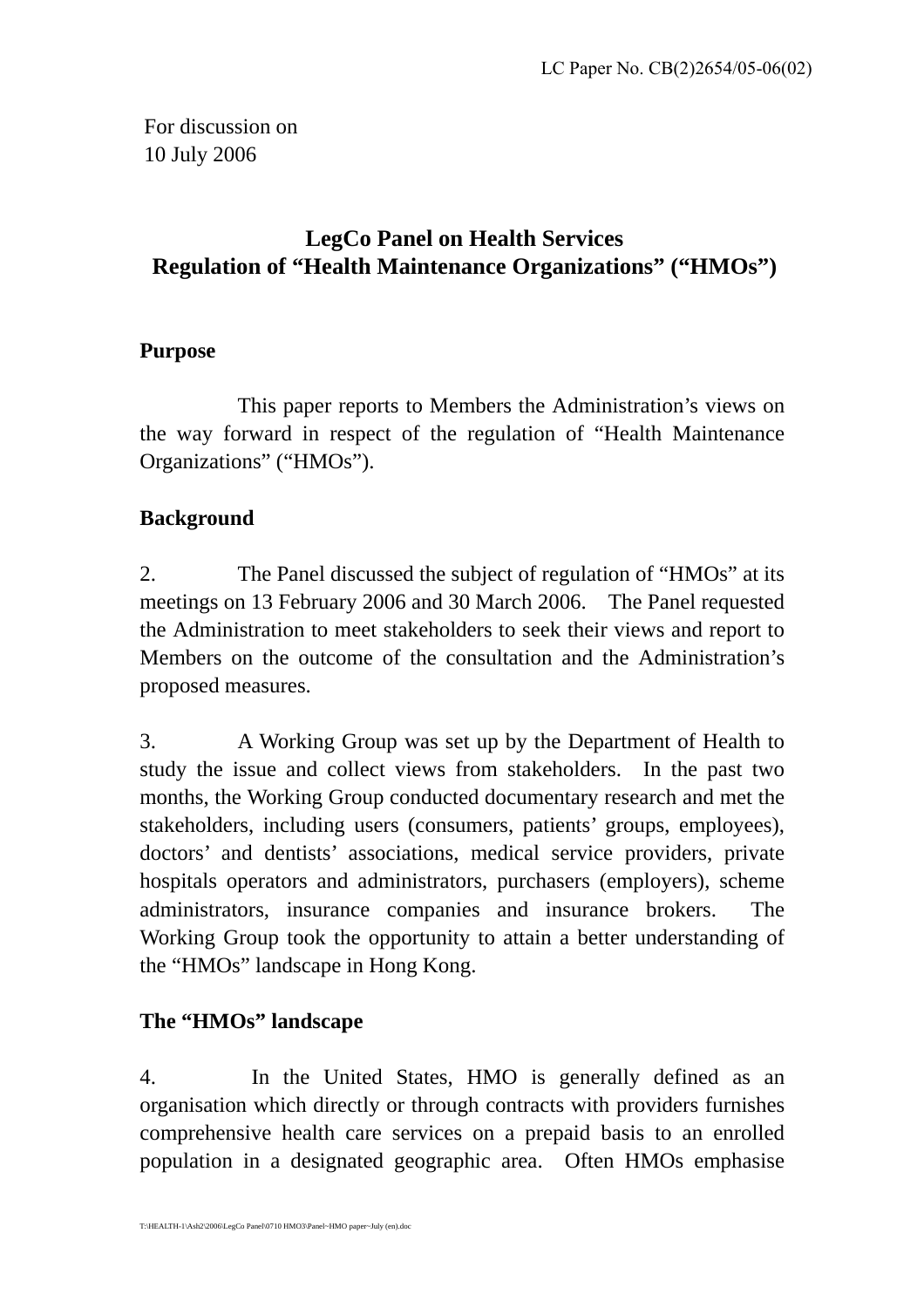health maintenance and disease prevention and task primary care physicians as gatekeepers to oversee enrolees' health needs and make necessary referrals. This type of HMOs does not exist in Hong Kong.

5. The expression "HMO" in Hong Kong is frequently referred by concerned medical/dental professionals as groups related to the provision of primary healthcare services. They may mean -

- y group medical practices; and
- scheme administrators.

## *Group medical practices*

6. We understand that the late 1990s witnessed rapid development of many new group medical practices. Some of these practices are referred to as "HMOs" by the medical profession. They may carry one or more of the following characteristics: incorporated entities; may not be owned by doctors; doctors being employed to deliver service; existence of a distinct management layer; participating in contract medicine; operating for profit etc.

7. These group medical practices may not necessarily be owned by doctors, but most have doctors in their top management team. In some instances, management of medical affairs is retained in the hands of a doctor or a medical committee consisting of doctors. Many such groups take contracts offered by employers or insurers.

## *Scheme administrators*

8. From our discussion with stakeholders, we understand that employer-financed medical benefits has become increasingly prevalent in the private healthcare market in Hong Kong. While in some cases employees are reimbursed by employer/insurer for use of medical services, more often the service providers (doctors) deal with the employer or insurer in settling the medical charges (contract medical services arrangement). There is little monetary transaction between the patient and doctor direct. The healthcare delivery and financial arrangements are summarized in the following diagram: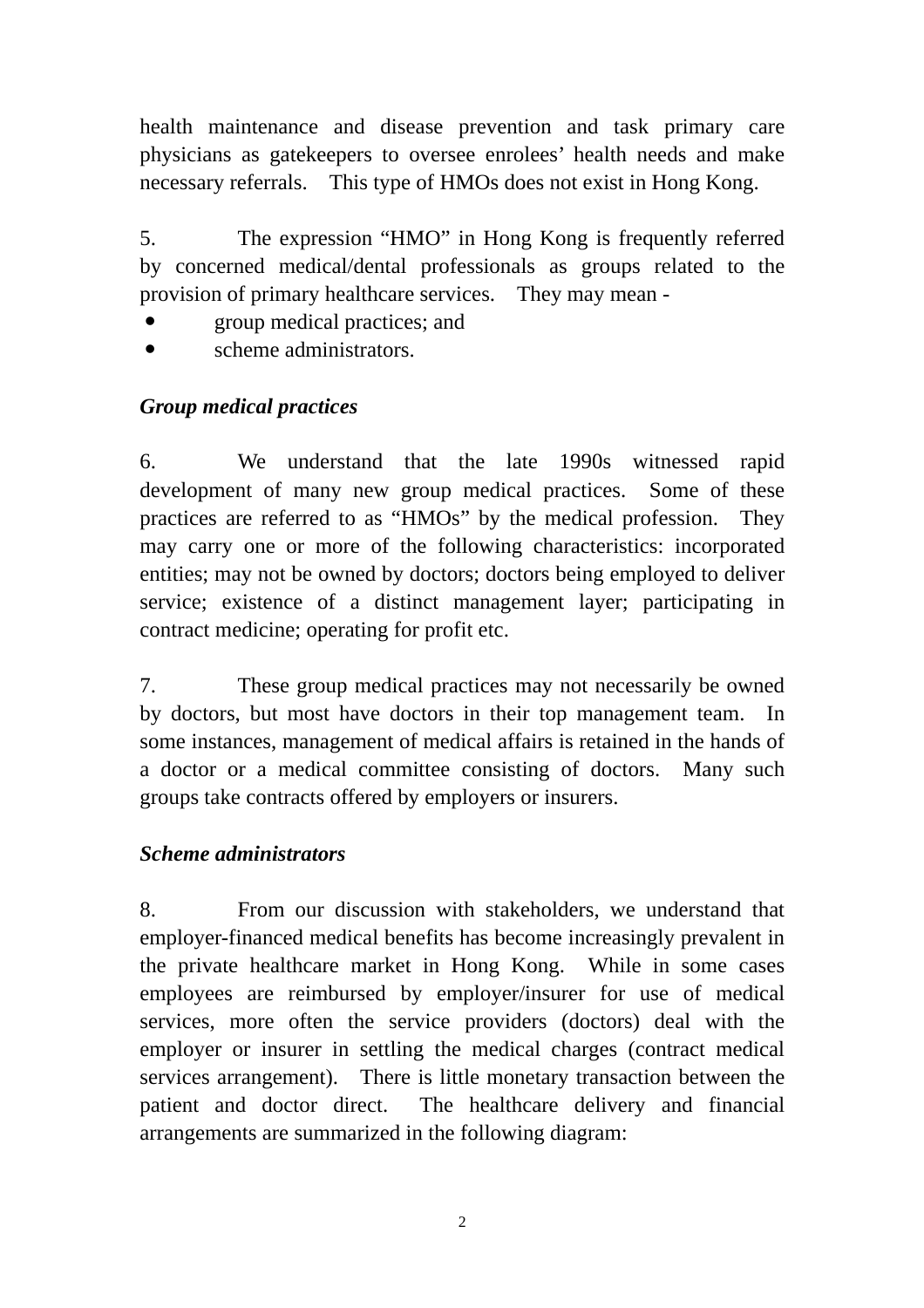

Note: The arrangement embodies division of labour, with each party focusing on its core competency. For example, brokers provide consultative, search and tendering services to find most suitable insurance plans for purchasers. Insurers price and assume the risk of fluctuation of medical cost.

9. Scheme administrators are specialized organisations providing a bridge between the employers (or insurers) and the service providers (doctors). They liaise with medical service providers on behalf of purchasers or insurance companies to arrange healthcare plans that suit the needs of users and purchasers. They also provide administrative support to purchases/insurers/providers. In addition, they could have the added value of performing some form of quality control function by weeding out the service providers who, for example, have been the subject of complaints.

10. Some scheme administrators are from the medical profession and may also act as service providers themselves. Other administrators may employ medical service providers to deliver service, and such providers could be large incorporated practices or solo-practitioners. In fact, we understand that many solo-practitioners become affiliated to scheme administrators so that they could take on contract medical services business.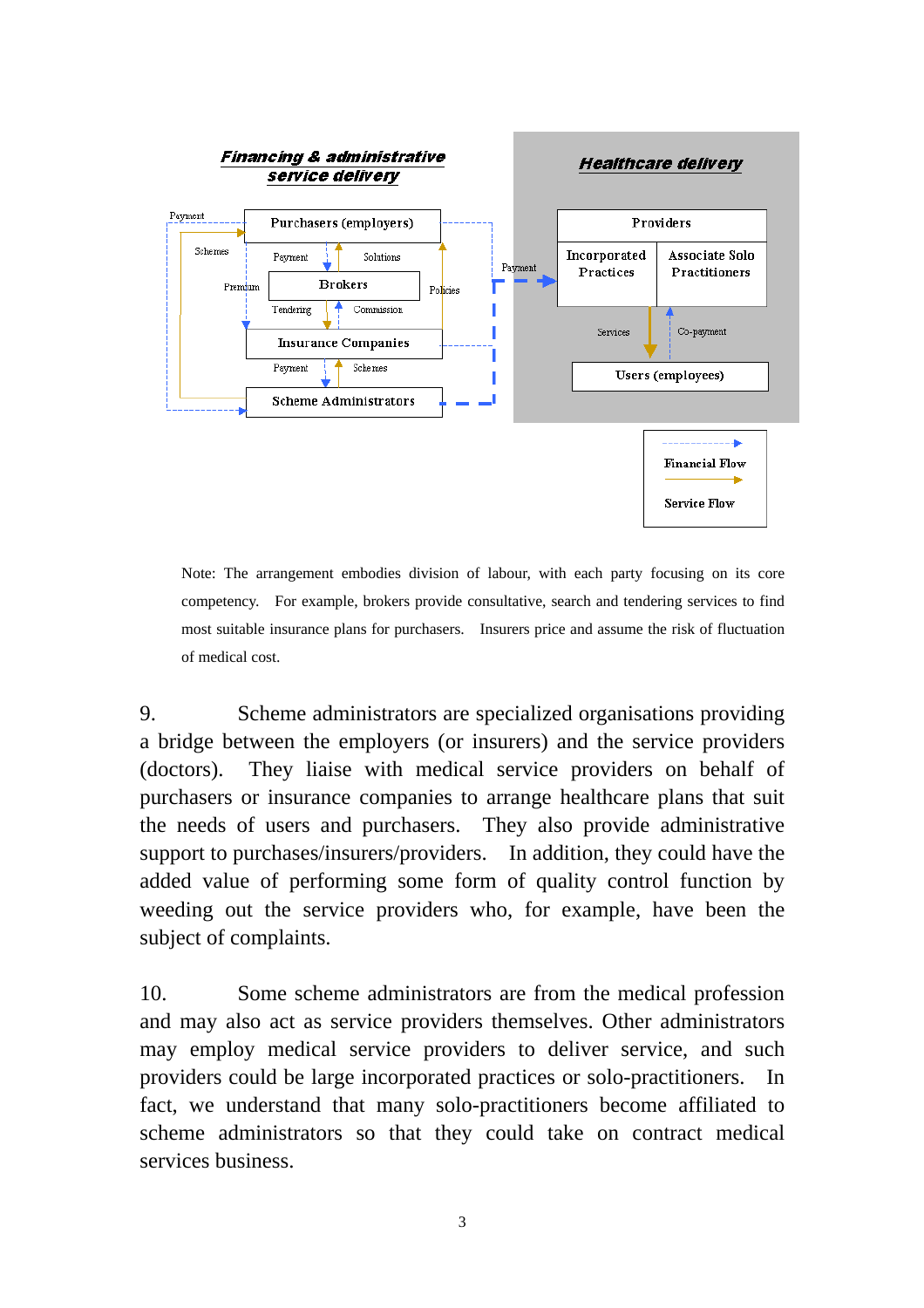## **Stakeholders' views**

#### *Users*

11. Users (consumers, patients, employees) in general feel that the evolution of the medical practices has positive impact on the primary healthcare market. The benefits identified by users include more affordable and convenient services, better accessibility because of the wider clinic networks, longer operating hours, enhanced service quality and professionalism. Employers (as third-party purchasers) reckon that the evolvement of group medical practices affords more choices to both themselves and their employees, and that the expertise of scheme administrators provides for more efficient administration of medical benefits and quality assurance.

## *Group medical practices and scheme administrators*

12. Group medical practices add that their size and the pool of expertise and resources enable them to introduce internal medical and management education, set up clinical protocols, widen the scope of services, better coordinate the workload of doctors, introduce new apparatus which can be expensive, apply information technology extensively and enjoy economy of scale. Some providers and scheme administrators are of the view that containment of medical costs and reduction of administrative hassles have attracted more employers, notably smaller and medium enterprises, to start providing medical benefits to their employees. These organisations also emphasise that they help to raise the service standard of frontline doctors for the reputation of their groups.

## *Professional bodies*

13. Doctors' and dentists' associations are primarily concerned that the emergence of "HMOs" in the current context and their drive to contain cost and expand business might result in compromising patients' welfare and eroding practitioners' professional autonomy. Examples quoted include "HMOs" controlling the prescription in the use of certain drugs and investigations and setting target revisit rates and referral rates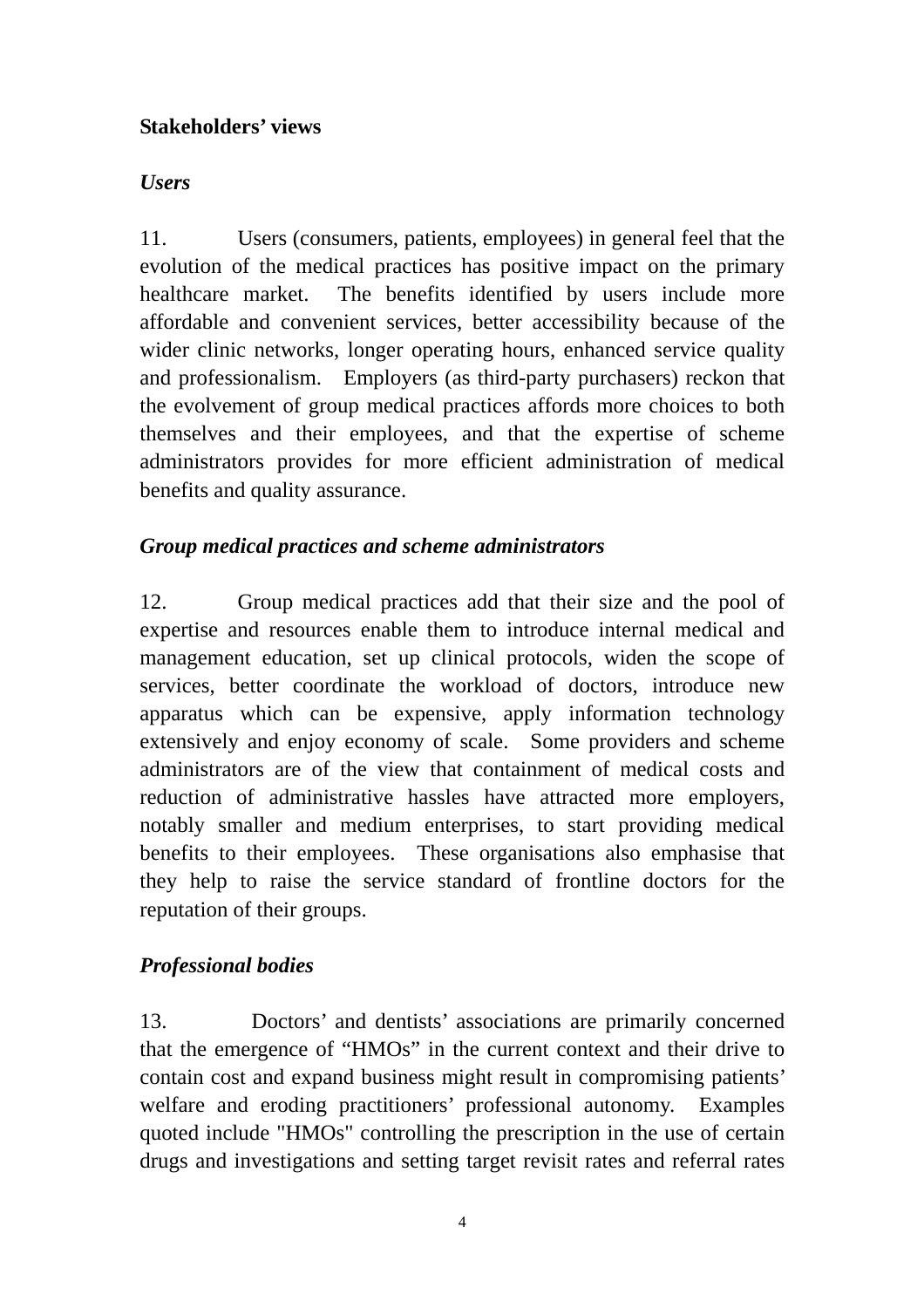for individual doctors. They are of the view that the low service fee paid to contracting doctors by "HMOs" would undermine the quality of medical service. Employee doctors might also be professionally implicated by promotional activities organised unilaterally by the management. Furthermore, there are concerns that "HMOs" may be enticed to be engaged in illegal or unethical activities, such as employing unregistered doctors and administering unregistered pharmaceutical products. Innocent frontline doctors might end up being held responsible for the unethical actions taken by the "HMOs".

## *Regulatory options*

14. There are diverse views among the doctors/dentists' associations interviewed on how "HMOs" should be regulated. Some focus on restricting ownership of incorporated medical practices while others suggest introducing a registration regime for "HMOs", irrespective of their mode of existence. There is also a suggestion of introducing medical directors to be held accountable for the medical decisions in "HMOs".

15. Users in general understand that the professional standards of doctors are assured through the statutory regulatory regime with the Medical Council as the regulator. Users would welcome additional protection and assurance. Proposals floated by users include the introduction of a medical director in operation of these group medical practices or providers, issuing codes of practice for such entities and imposing mandatory indemnity insurance.

16. Large group practices and scheme administrators in general do not have strong views about the medical director concept, as many of them already have such a person in place to oversee medical affairs. Some stakeholders regard the suggestion of code of practice worth exploring, as it may facilitate the growth of primary healthcare industry but feel that assistance from the government would be needed in drawing up such a code.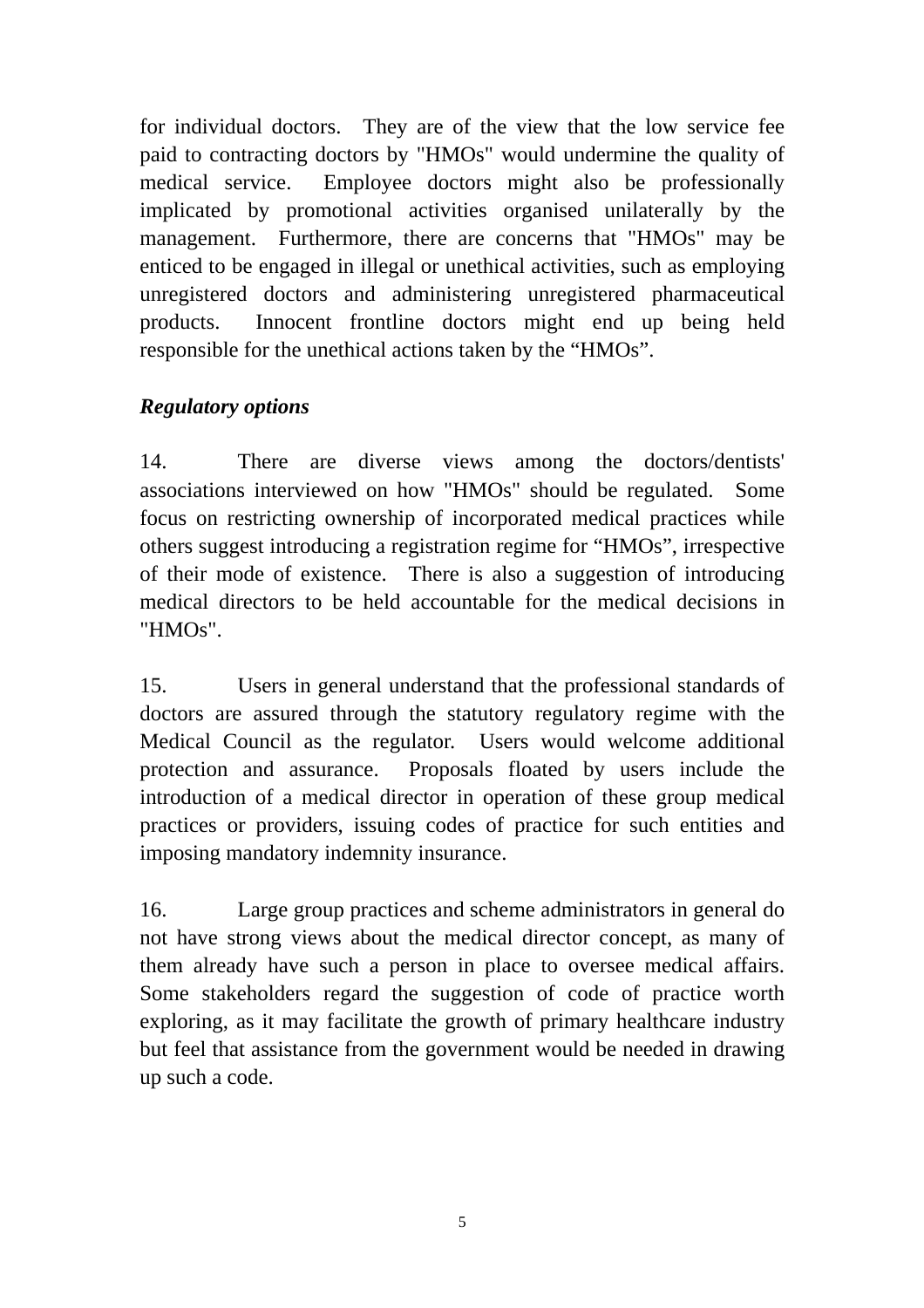## **The Administration's views**

17. The Administration's primary concern, as reflected in Legco papers no. CB(2)1026/05-06(05) and CB(2)1530/05-06(01), is to ensure the professional standards of medical services delivered. As reflected in the views expressed by users above, the evolution of group medical practices and scheme administrators has brought benefits to patients. Nonetheless, we note that there is scope for strengthening the present regime. This would facilitate the further development of the primary health care market and at the same time, provide better quality assurance to patients.

## *Proposed measures*

18. We note the concerns expressed by some professional bodies that junior doctors might be misguided by their employers to act improperly. We see scope for enhancing, amongst medical students, education on medical ethics and medical legislation in Hong Kong. Newly qualified practitioners should also be reminded of the details of Medical Council's Professional Code and Conduct.

19. While it is perfectly legitimate to introduce measures such as case management arrangement, treatment protocol and monitoring revisit rates, and to instil some form of quality assurance in the provision of medical services, we see benefits in having a professionally qualified person to take responsibility for developing such measures which may interface with clinical judgment of frontline doctors. The suggestion of requiring the appointment of a medical director who would be held accountable for such matters should therefore be further pursued. A number of issues, including the detailed role of such medical directors, the need for registration, the appropriate regulator, and the delineation of responsibilities between medical directors, frontline doctors and owners of the medical practices also need to be studied.

20. Currently, with the exception of private hospitals and nursing homes, most private medical facilities (including medical clinics) are not subject to statutory regulation. The standard of medical services provided is however assured through regulation of medical practitioners.